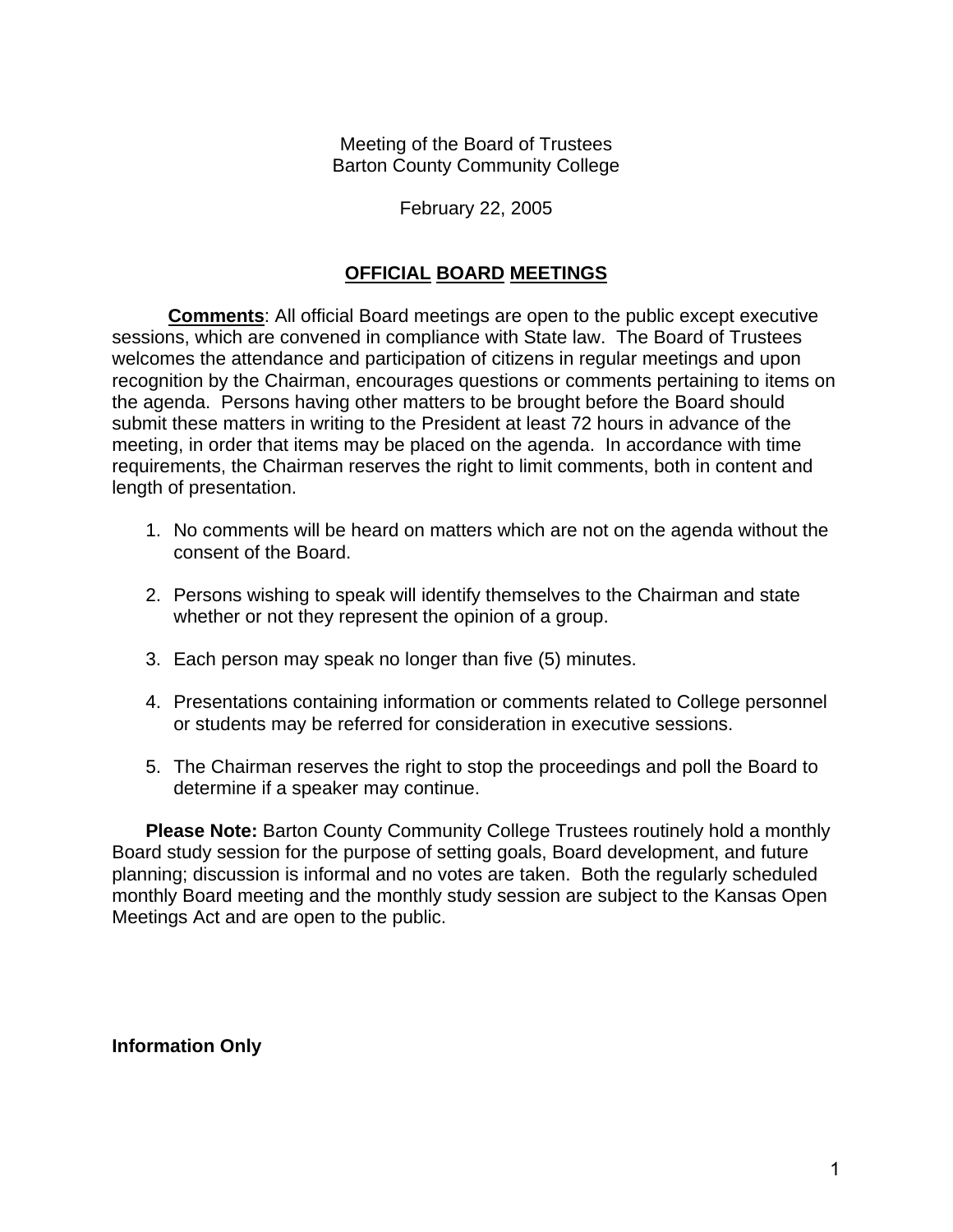Meeting of the Board of Trustees Barton County Community College

#### February 22, 2005

#### **COMMENTS FROM CHAIRMAN**

The Chairman will address the assembly.

## **PUBLIC AND/OR EMPLOYEE COMMENT**

At the special meeting of February 2, Chairman Mermis advised that due to the large number of people who were in attendance, the Board would hear from a representative number of them and if others wished to address the Board, they could do so at today's meeting.

## **INTRODUCTION OF GUESTS**

The President or his designee will introduce guests, including new employees.

# **STAFF REPORT**

Charles Perkins and Amy Oelke will present a staff report on Educause.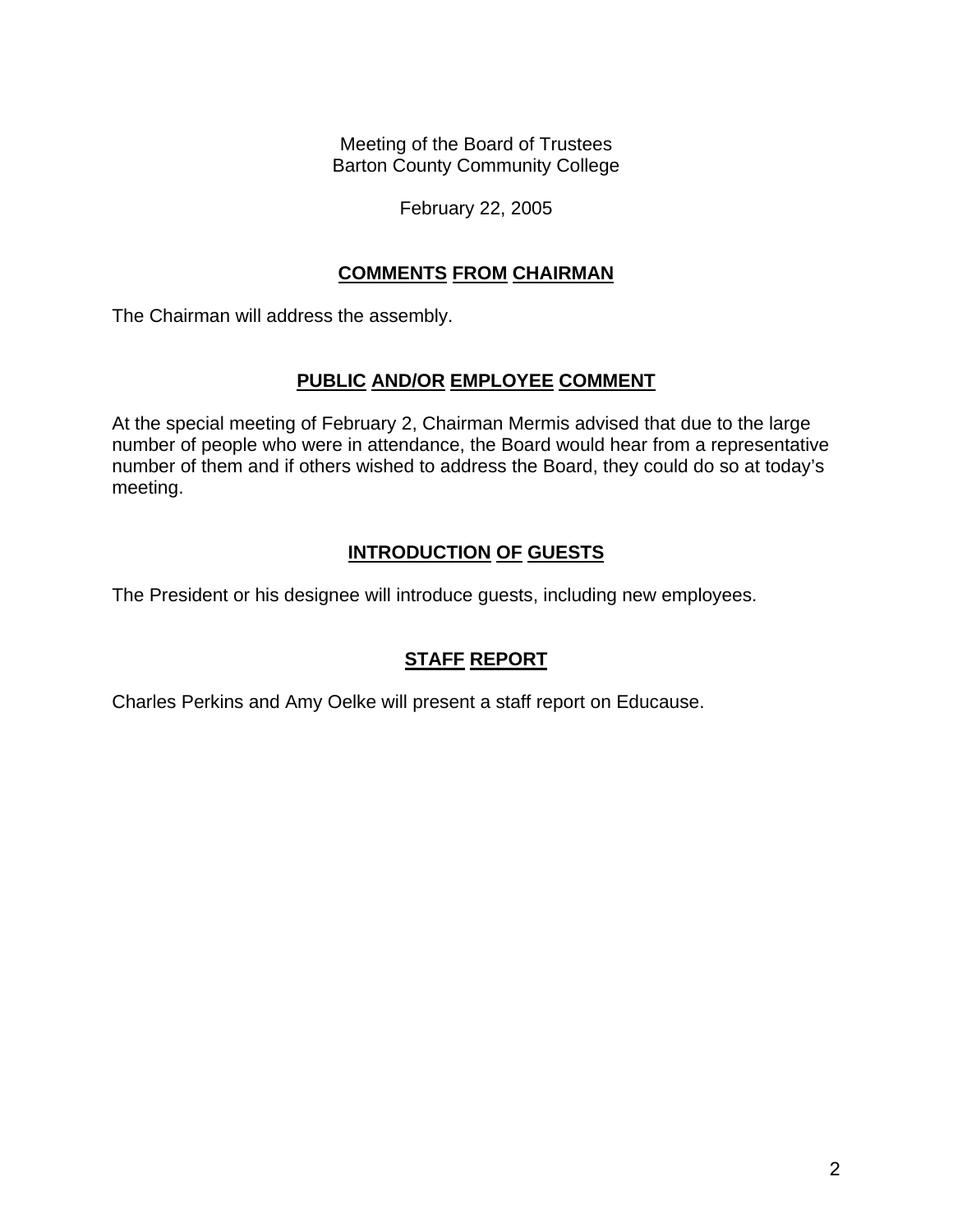## **ACTION ITEMS**

Grant Application Request (Operational Support for Arts and Cultural Organizations) 2005-2006 Tuition and Fees Natural Gas Participation Agreement Refinancing of Certificate of Participation Dean of Learning and Instruction Contract Renewals for Head Basketball Coaches